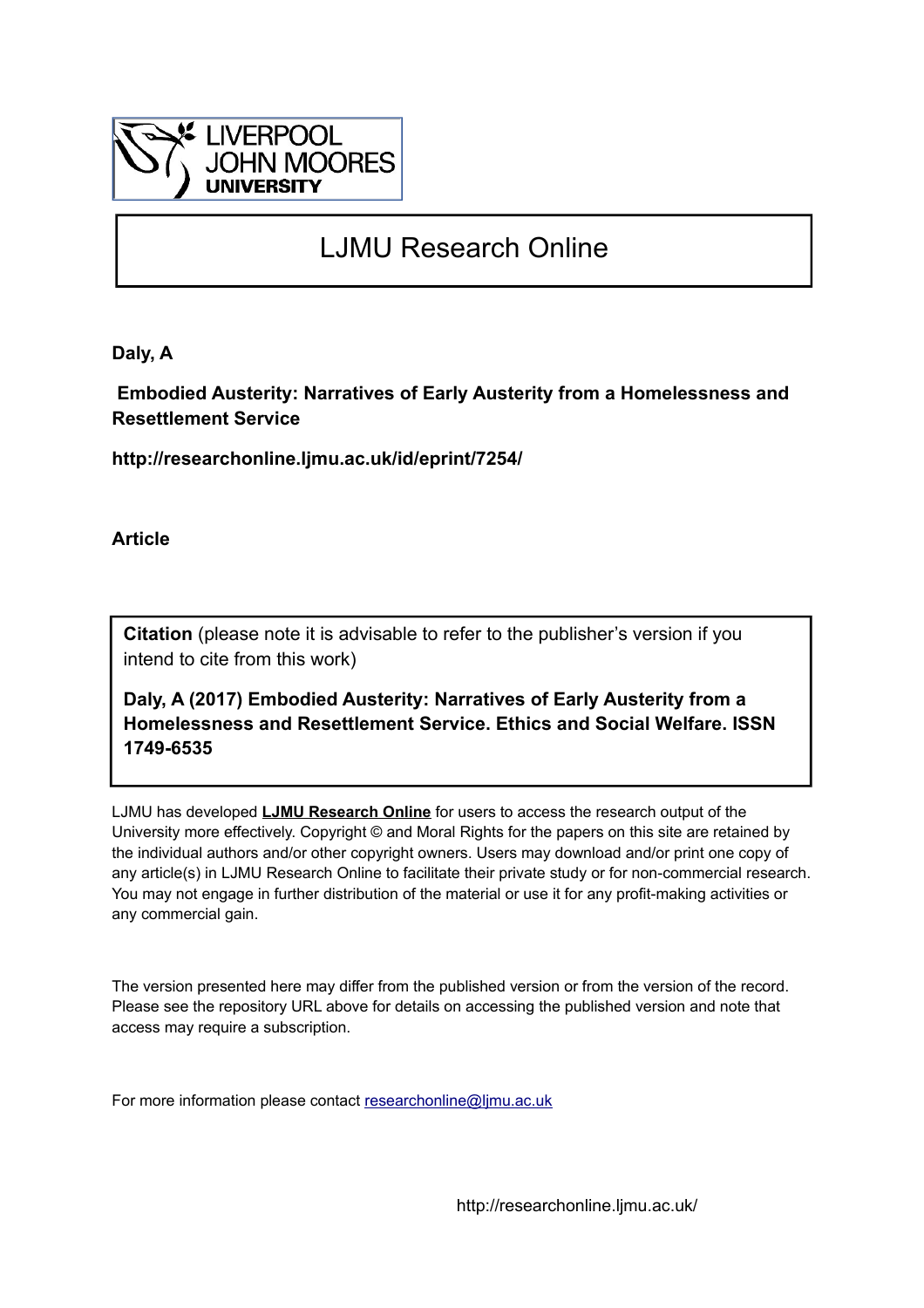

# **Embodied Austerity: Narratives of Early Austerity from a Homelessness and Resettlement Service**

| <b>Embodied Austerity: Narratives of Early Austerity from a</b><br><b>Homelessness and Resettlement Service</b> |                                                                                                |
|-----------------------------------------------------------------------------------------------------------------|------------------------------------------------------------------------------------------------|
|                                                                                                                 |                                                                                                |
| Journal:                                                                                                        | <b>Ethics and Social Welfare</b>                                                               |
| Manuscript ID                                                                                                   | RESW-2016-0048                                                                                 |
| Manuscript Type:                                                                                                | Original Article                                                                               |
| Keywords:                                                                                                       | Austerity, Welfare Reform, Relational Care, Homelessness and<br>Resettlement Services, England |
|                                                                                                                 |                                                                                                |
| <b>SCHOLARONE</b> "<br>Manuscripts                                                                              |                                                                                                |
|                                                                                                                 |                                                                                                |

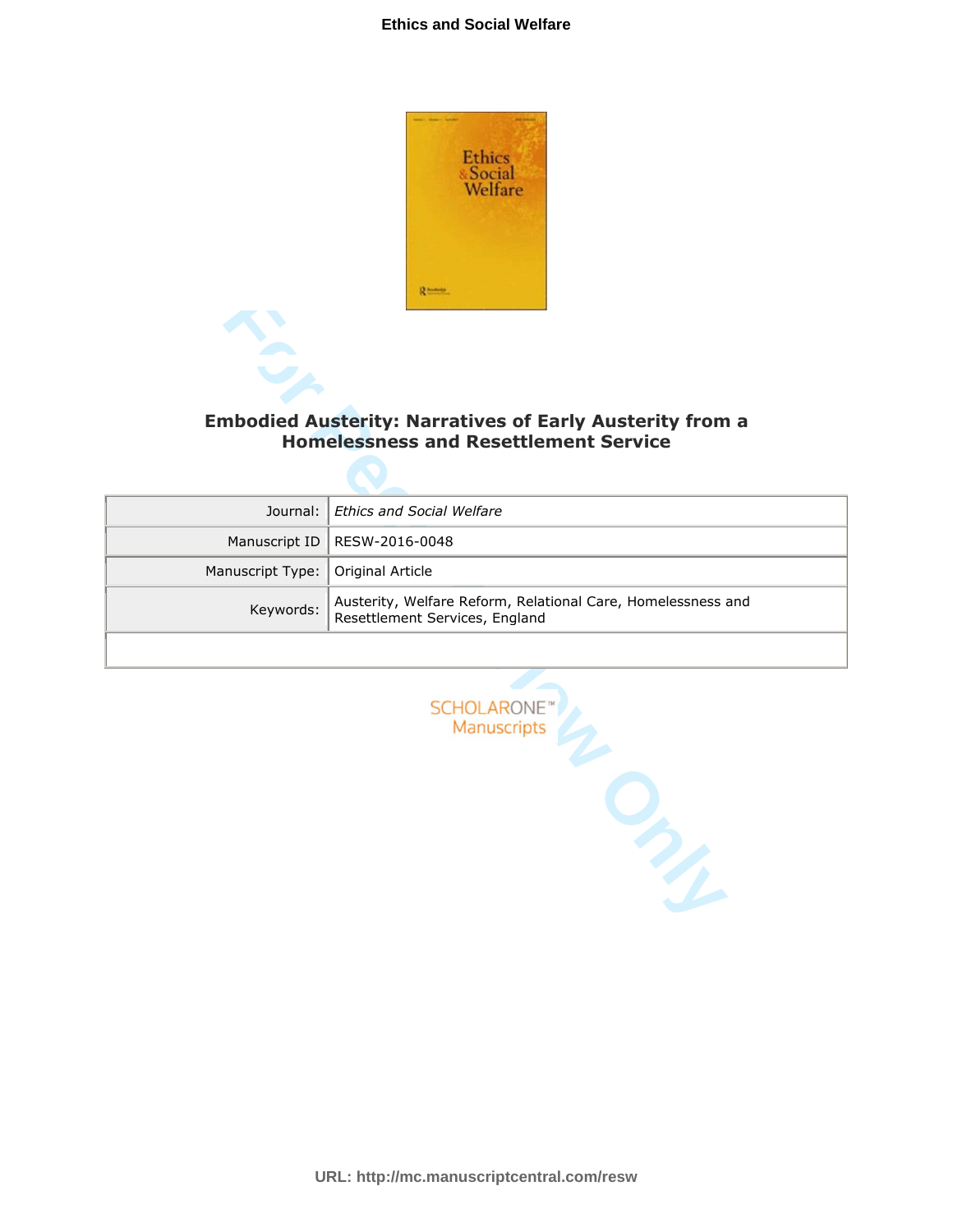**Title**: Embodied Austerity: Narratives of Early Austerity from a Homelessness and Resettlement Service

#### **Abstract**

enneces are represented through narratuses of emerging relatives, deteringen the provision of services, but also or<br>professional values held by homelessness and resettlement service stay<br>if junding cuts not only impacted o *The impact of austerity and welfare reform on staff in the caring services is an emerging story yet to be fully told (Benozzo and Colley 2012). This paper presents three narratives of early austerity drawn from fourteen in-depth interviews with staff of a small homelessness and resettlement service in England from 2011 to 2014. Experiences are represented through narratives of 'emerging realities, 'deletion' and 'changing relations'. The workers' stories revealed that the extent of welfare reforms and funding cuts not only impacted on the provision of services, but also on personal and professional values held by homelessness and resettlement service staff (Groundswell 2011, Scanlon and Adlam 2012). Ethics of care, as embodied ethical practice in emotional, identity and interactive work, formed the basis for relationships between staff and homeless people or those at risk of homelessness (Banks 2011). The rapidly changed funding and policy context for homelessness and resettlement services destabilised workers' self-concept as providers of relational care (Dobson 2011). Finally, a concept of 'embodied austerity' is offered from reflections on everyday experiences of austerity over time and contributes, perhaps, to a common story of workers' experiences during a period of social welfare in hard times (Banks 2016).* 

*Keywords*: Austerity, Welfare Reform, Relational Care, Homelessness and Resettlement Services, England

# **Introduction**

This paper draws on research conducted during a period of substantial fiscal change and welfare restructuring in England. The study examined the multiple ways early austerity and welfare reforms were experienced by staff and service users of a small homelessness and resettlement support service, within a larger charity, during the period of 2011 to 2014. From 2010 the Coalition Government's response to the economic deficit created a period of great uncertainty for the community and voluntary sector as funding cuts announced in the Comprehensive Spending Review, and the implementation of welfare reforms in the White Paper Universal Credit: Welfare that Works, began to take effect (Bird 2010, Department for Work and Pensions 2010). The impetus for this research began with conversations with a Trustee of the charity, who in late 2010 expressed their apprehensions about the consequences of austerity for the community and voluntary sector that delivered homelessness and resettlement services in particular. Apprehension was raised on two fronts; the potential operational and financial impacts, and concerns about social justice regarding single homeless men. There were specific implications for staff and service users of the small project-funded homelessness and resettlement unit within the charity providing services for up to 40 single homeless men. The service was funded under Supporting People a ring fenced funding strand established in 2003 to enable Local Authorities to work through the community and voluntary sector to support very vulnerable people including those experiencing homelessness (House of Commons 2012). In 2009 a ring fence to funding under Supporting People was removed, and by 2011, crisis and social care funds for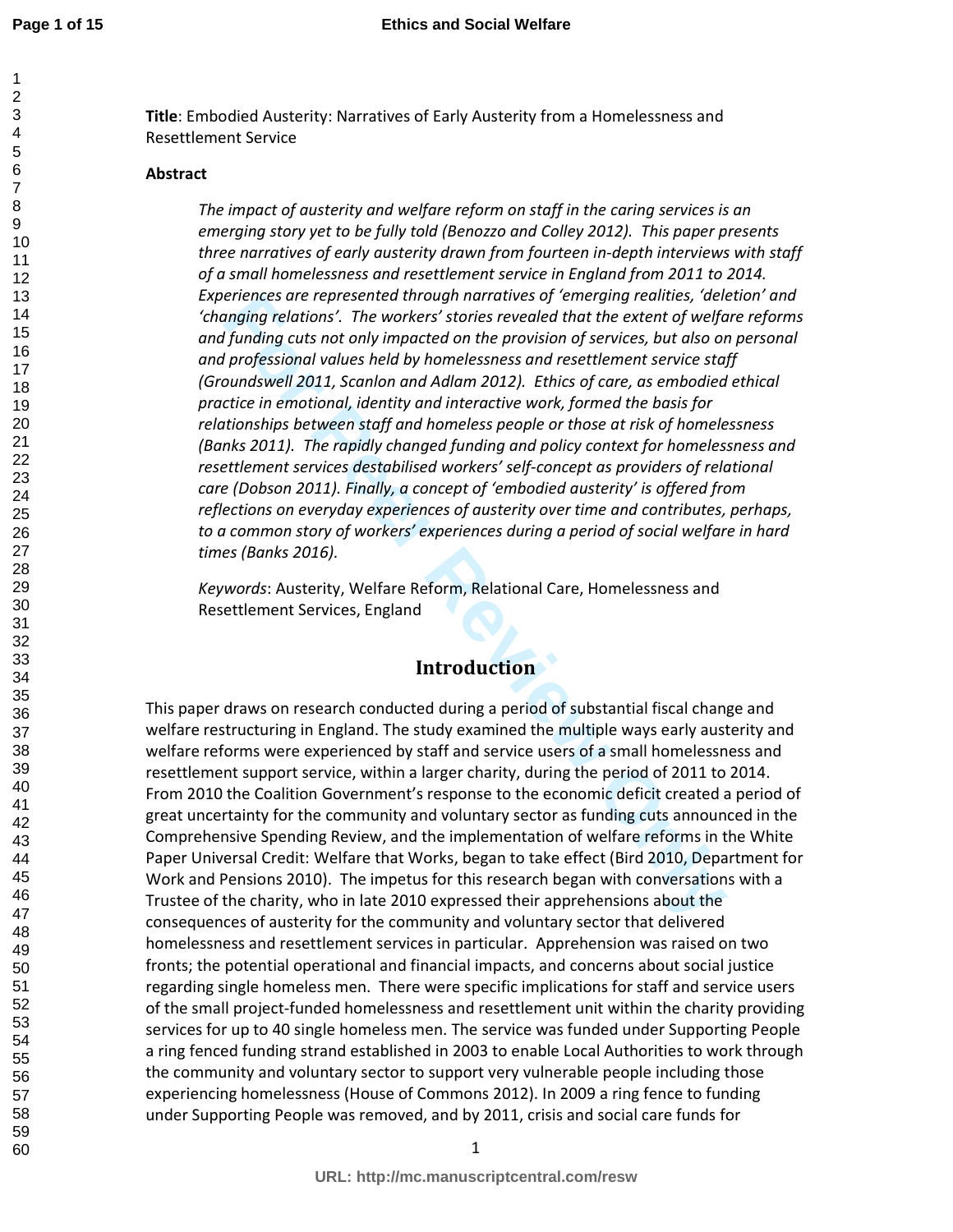homeless people were devolved to Local Authorities for use as discretionary funds (Buckingham 2012). In addition, Local Authorities do not have a statutory duty to support single homeless men and couples without children, as they are not considered in priority need unless they are deemed to have become unintentionally homeless (House of Commons 2012). Therefore, services that support single homeless men who may have become homeless due to drug or alcohol problems, are less likely to be prioritised for funding, putting staff at risk of losing jobs and service users with multiple exclusion factors at risk of losing specific services (Dwyer et al. 2012).

Trustees were keen to find a way to capture impacts of austerity and welfare reforms and to use the research to promote a concerned voice for social justice. This context then led to the broader study, designed as a watching brief to provide a commentary of austerity, over a specific time, in order to understand particular implications for homelessness and resettlement services at a local level. An earlier paper focused on changing realities for people accessing homeless services as voiced by co-researchers from the service user group (XXXX 2012). This paper focuses on the experiences of staff involved with the homelessness and resettlement service and offers perspectives on the everyday impacts of austerity and welfare reform on people's work during the period 2011 to 2014.

## **Early austerity**

ere keen to find a way to capture impacts of austerity and welfare reforest<br>or to promote a concerned voice for social justice. This context there are<br>for study, designed as a watching brief to provide a commentary of aust The global recession in 2008/2009 had already resulted in a significant impact on budgets for social services and on communities already experiencing deprivation. Tunstall and Fenton (2009) revealed that reduced Local Authority budgets were directly linked to a decrease in spending on public and community and voluntary sector provision of services for vulnerable people, including homelessness services. Budget constraints led to significant loss of jobs in local authorities, with 20 per cent of Local Authorities either making redundancies, or freezing jobs. At the same time, it was reported by most councils that recession had led to increased demands for social services (Tunstall and Fenton 2009). Subsequently, considerable job losses and reduced funding affected the community and voluntary sector that provided commissioned services on behalf of Local Authorities, with 75 homelessness services reported to have closed between January 2010 and March 2011 (Homeless Link 2011).

Analysis of year-on-year funding cuts to local authority budgets in 2011/2012 exposed a variation in the distribution of cuts to Local Authority areas in that reductions in central funds disproportionately affected those with greater numbers of vulnerable groups (Hastings et al. 2012). Analysis of Local Authority spending power in 2011/2012 revealed that the most deprived local authority in England, Liverpool, had lost 11.34% of its spending power, while the most affluent local authority in England, Richmond, had only lost 0.61% of its spending power (Hastings et al. 2012,15). A survey of 25 Local Authority responses on management of budget retraction and social services remodelling showed two distinct approaches emerging in 2010; those that intended to remodel services from universal provision for vulnerable groups to targeted provision for individuals; and those that planned to focus on area-based and spatial approaches to services provision (Hastings et al, 2012, 37-39). A survey completed by 42 Local Authorities in 2012 examined the impacts of welfare reforms on homelessness services and found that while many Local Authorities had an overview of welfare reforms, most felt unprepared strategically for the extent of change.

1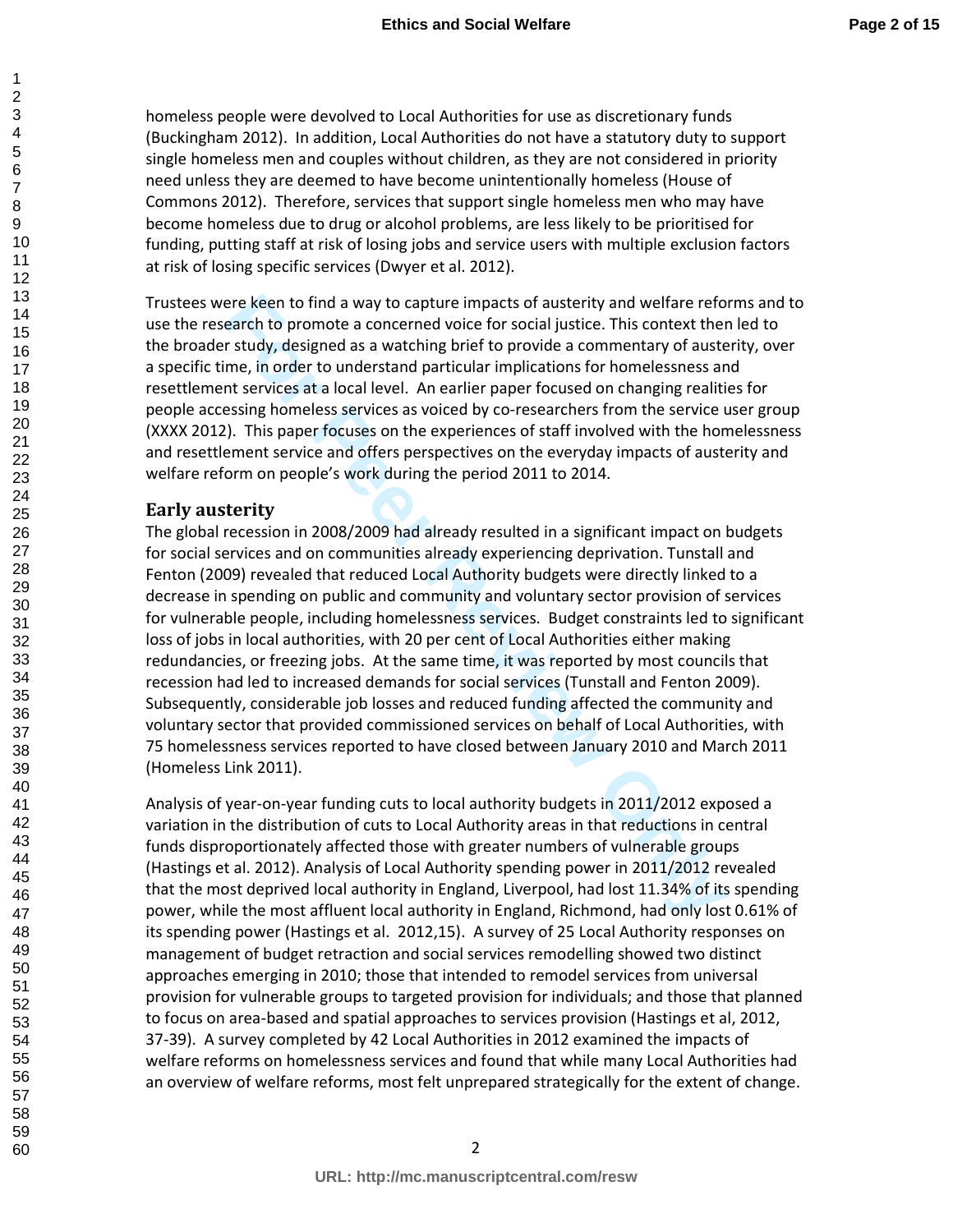1

In addition, they lacked sufficient detailed information for future planning and commissioning of homelessness services (Homeless Link, 2013).

nvolvement or income from voluntary sources. Homelessness and reso<br>not a major part of their operations, and many may be housing associate<br>contractors also adopt business-like and professional practices. Mainly<br>have become Market orientated welfare systems at local level includes competitive commissioning of services (Buckingham 2012). Buckingham (2012, 579-585) provides a useful typology of community and voluntary sector organisations based on how they engage with commissioning and contracting of homelessness services in England. Four types of organisations are characterised as follows. Comfortable contractors operate a business-like approach to tendering for and implementation of government contracts, and they have no volunteer involvement or income from voluntary sources. Homelessness and resettlement support is not a major part of their operations, and many may be housing associations. Compliant contractors also adopt business-like and professional practices. Mainly charities, these may have become dependent on government contracts and have proportionately minimal voluntary income. Cautious contractors are those supported by multiple stakeholders and have both paid and volunteer staff. They have significant voluntary and charitable income raised from their own faith or issue based constituencies and additionally tender for some government contracts. Community based non-contractors rely on voluntary income and do not tender for government contracts but may access re-distributed funds locally via health trusts and larger charities. Volunteer staff are locally organised and often work from a faith, issues or values base to deliver community based services (Buckingham 2012). Competitive tendering processes increasingly included requirements for the provision of detailed auditing reports, target setting for reductions of street homelessness and data on numbers of people moved on from temporary accommodation within given timeframes, thus placing smaller cautious or community based contractors at a disadvantage (Devine 2003, Bird 2010, Buckingham 2012, Homeless Link 2013).

## **Homelessness and resettlement support services in England**

From 2008 to 2015 significant, upward trends in homelessness were noted during the periods of recession and early implementation of austerity measures and welfare reforms (Crisis 2012, Stuckler and Basu 2013). Homelessness acceptances, that is successful applications for Local Authority support from people deemed to be in statutory and priority need, peaked at 52,000 in 2013/2014, up from 40,000 in 2009/10 (Fitzpatrick et al. 2015). A small reduction of 2 per cent in 2014/15 was reported. However, these homelessness acceptances data for those in statutory priority need do not include a further 228,000 successful applications by in-work households for non-statutory homelessness prevention and relief that was granted by local authorities in England in 2013/14 (Fitzpatrick et al. 2015). In the second quarter of 2015 reasons given for the loss of the last settled home included the following; loss of assured tenancy, no longer able to stay with relatives or friends, relationship breakdown, mortgage and rent arrears, and loss of other rented accommodation (Homeless Link 2015). Homelessness and risk of homelessness remains unreported in England. Men's hidden experiences of homelessness may be governed by gendered assumptions, for example men's experience of domestic violence (Bowpit et al. 2011). Women's hidden homelessness occurs when women attempt to normalise family life by staying with family or friends (Abrahams et al. 2015). It has been estimated that in 2012, 8 per cent of young people under the age of 25 had experienced homelessness in England in the last five years (Fitzpatrick et al. 2011). Young people leaving Local Authority care or the youth justice systems are particularly vulnerable to homelessness (Clapham et al. 2014, Homeless Link 2014). Single homeless men and women draw on informal family and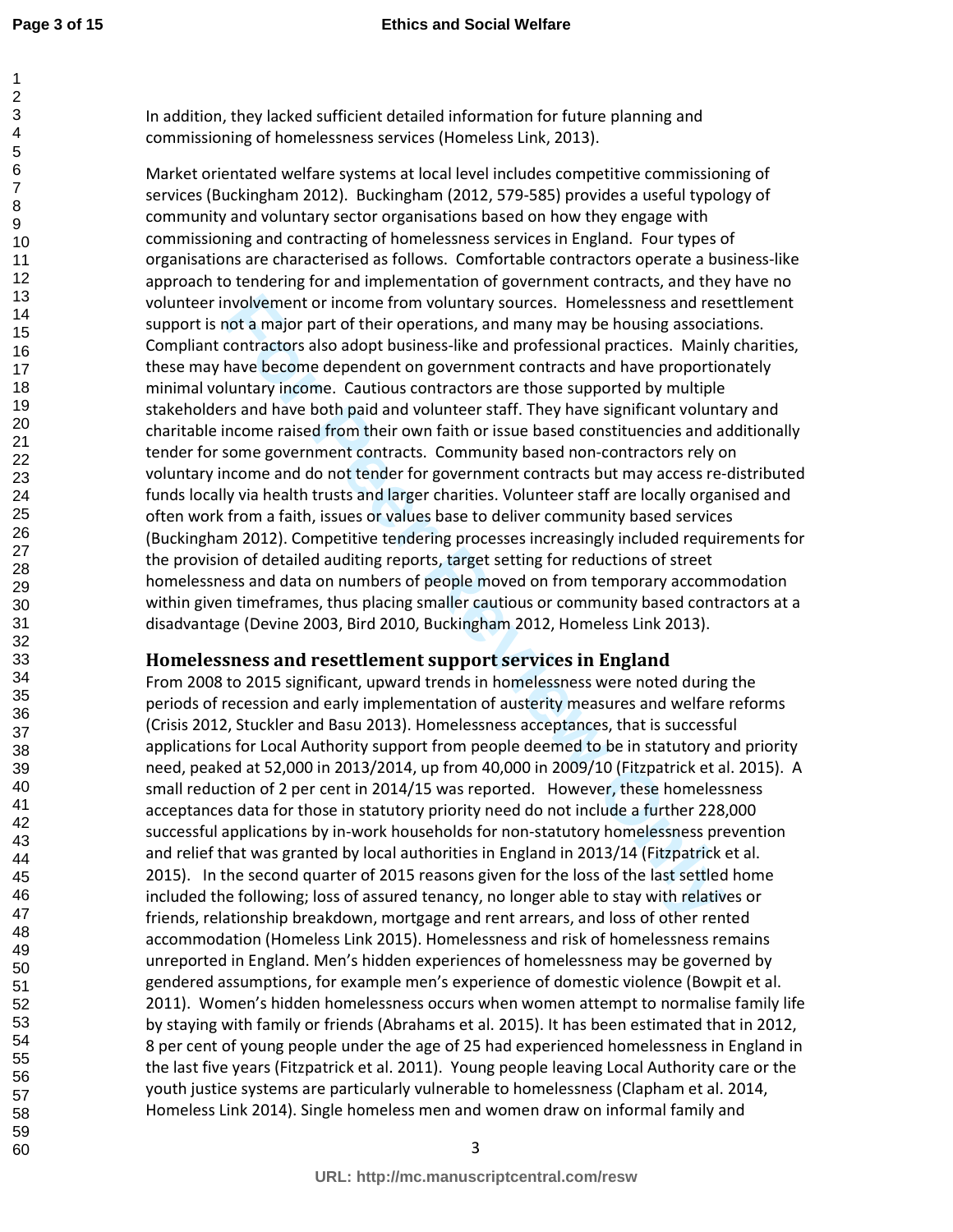community based resources and assets as a coping strategy in times of crisis (Bowpit et al. 2011).

nental health and drug and alcohol services (XXXX 2012, Bates and Free<br>
Ettlement services include mental health and wellbeing support groups<br>
crafes, drug and alcohol recovery support, informal education projects<br>
tenearc Supporting People had increased the involvement of community, voluntary, charity and faith based organisations in provision of homelessness and resettlement services (Dwyer et al. 2012, Hastings et al. 2012). The role of homelessness and resettlement front line workers is to provide 'floating support' to vulnerable individuals as a key personal contact and to signpost and support people to access health and social care services. This includes registering with a GP and support to attend acute medical appointments, and to access specialist mental health and drug and alcohol services (XXXX 2012, Bates and Freeman 2014). Resettlement services include mental health and wellbeing support groups, community cafes, drug and alcohol recovery support, informal education projects and welfare and tenancy advice (Dwyer et al. 2012, Whiteford and Byrne 2013, Bates and Freeman 2014). Smaller community and voluntary organisations, characterised as cautious contractors by Buckingham (2012) may not be able access funds to offer a personalised 'floating support' and broader resettlement services to homeless people or those at risk of homelessness. The range, availability and quality of services that aim to meet service user needs beyond accommodation and work programme compliance is effectively curtailed. Paradoxically in the context of neoliberal welfare reforms, this reduces rather than increases diversity, choice and quality in the welfare system (Lemos and Bacon 2006, Buckingham 2012).

## **Narratives of change: the workers' stories**

Findings presented here were derived from a set of sixteen interviews with staff involved in the homelessness and resettlement service from 2011 to 2014. Interviews aimed to capture stories of change, as it happened, during the period of early austerity in England (Bourdieu et al. 1999). Representations of homelessness and resettlement service front line workers and managers are anonymised and pseudonyms are used. Analysis of interviews reveal three thematic narratives of staff experiences over time and are presented as follows: emerging realities, deletion and changing realities.

#### **Emerging realities**

Nationally, provision of homeless services was in a state of rapid change. The period leading up to the announcements of Local Authority budgets in 2011 was marked by a sense of uncertainty, driven by the insecurity that provision of services and access to welfare and benefits for homeless people was neither guaranteed nor consistent (Groundswell 2011). Homeless Link's annual Snap Shot Survey of 2011 reported that the top issue concerning organisations was funding, whist the biggest gap in provision was for moving on or resettlement services (Homeless Link 2011). News of the 2011 budget represented a severe blow for the homelessness and resettlement service as staff realised the impending implications of national changes taking effect locally on their existing services and for single homeless people. Although significant changes to welfare funding had been on government policy agendas since the recession of 2008/2009, for many organisations the reality of austerity measures announced in 2010 appeared as sudden and dramatic as explained by a manager: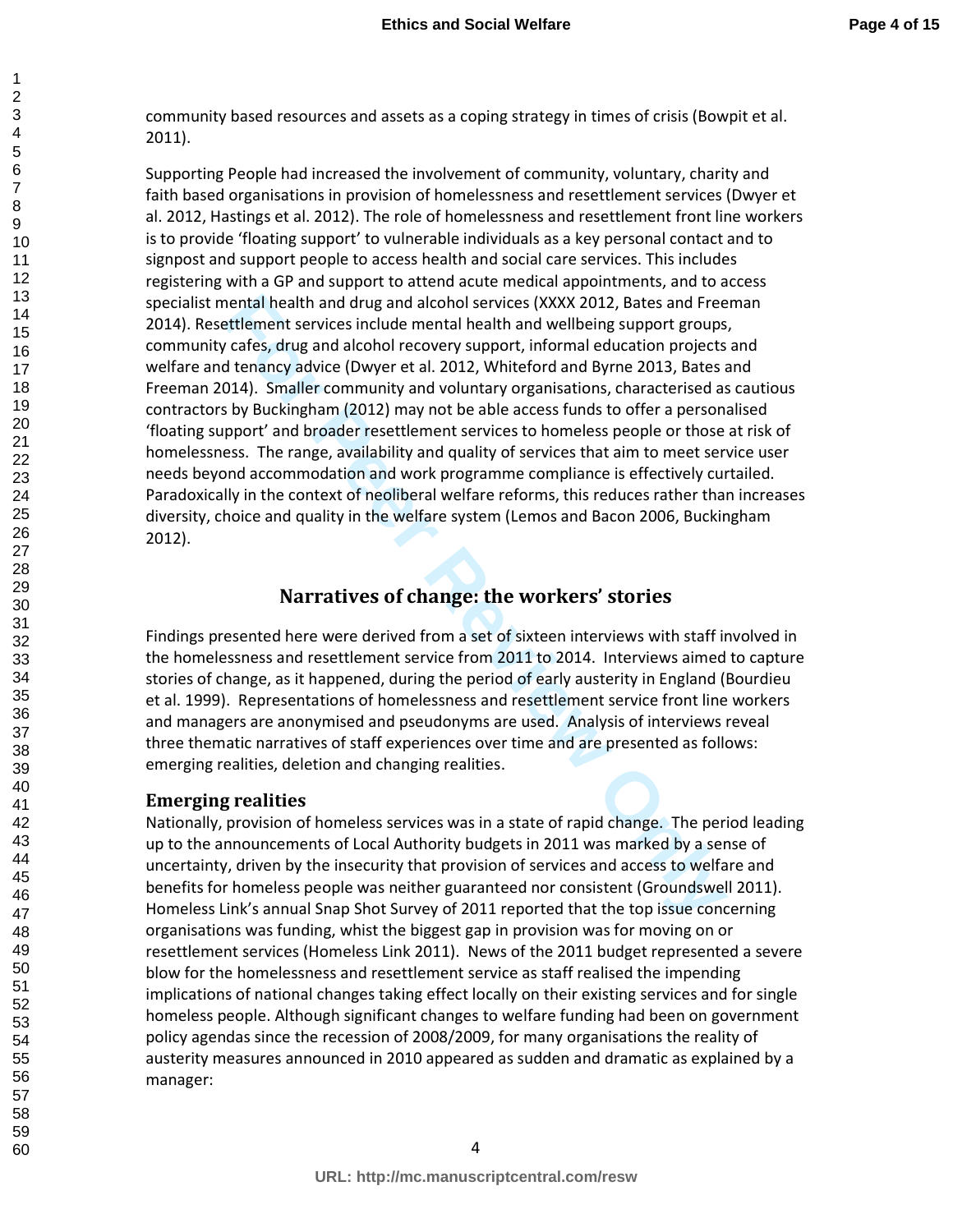*We have to face the new reality; this is about staff, service users and services, with implications for our organisation over a long time. What seemed distant policy is here and now. While the Local Authority strategy was intended to shield services for vulnerable people, only those people with service needs defined under a statutory duty would have their needs assessed and met. (Bill, manager, 2011)* 

Local responses to the changing context by organisations providing homelessness and resettlement services included sharing information about closures of local services, and tentative planning for handing over services and service users to organisations that still had funding (Homeless Link 2013). Despite some forward planning, one manger expressed a sense of emerging uncertainty and implications for service users:

*We feel a great vulnerability for our people. Where will they get services from? What will happen to them? We have already stripped out the back office function to keep us going and to keep the front line homeless services. We can cut back on service costs etc. but we can't do that again next year. Our worst nightmare is that Supporting People takes a major hit – and the people that need these types of services will no longer get it. (Annie, manager, 2011)* 

omeless Link 2013). Despite some forward planning, one manger expre-<br> *feel a great vulnerability for our people. Where will they get services f<br>
feel a great vulnerability for our people. Where will the back office functi* The implications of budget retraction appeared as a breach in the norms of relations between the State, Local Authorities and subsequently the community and voluntary sector (Buckingham 2012, Bunyan 2012). The community and voluntary sector had been framed since New Labour as an amenable and a largely compliant body of organisations, and best able to meet the needs of people locally (Dobson and McNeil 2011, Bunyan 2012). The sector legitimised its role through technical and operational skills and capacity to meet targets, as comfortable and compliant contractors able to operate in a market orientated welfare system (Buckingham 2012). The charity considered itself part of a group of organisationally competent providers and local funding and resources seemed secure in the short term at least. Access to future funding was dependent on internal responses to budget retraction as explained by a manager:

*There is an expectation that organisations provide viable services but on less money. Existing terms of contracts and re-negotiations with local authorities are changing. There was a realisation that more had to be delivered, for less money, but under the same terms. (Moira, manager, 2013)* 

#### **Deletion**

In common with the experiences of many community and voluntary sector organisations the changed external context impacted on internal contexts as services were reduced, terms and conditions of staff changed and ultimately jobs were lost (Homeless Link 2011). The words 'deleted' and 'deletion' circulated in conversations to describe the effect of Local Authority cuts that included cancellation of contracts that were due to end, and deletion of recent and new tenders before services provision began. Local experiences resonated with national experiences as impacts on staffing levels reduced the quantity of resettlement services and decreased the availability of networks of supports and opportunities for engagement with service users (Nichols 2011, Fitzpatrick et al. 2014). The immediate impact within the charity was on front line staff; reduction in their hours of employment and reduction in services provided and therefore the number of people they worked with. A sense of erasure and loss of professional value was expressed by a front line staff member: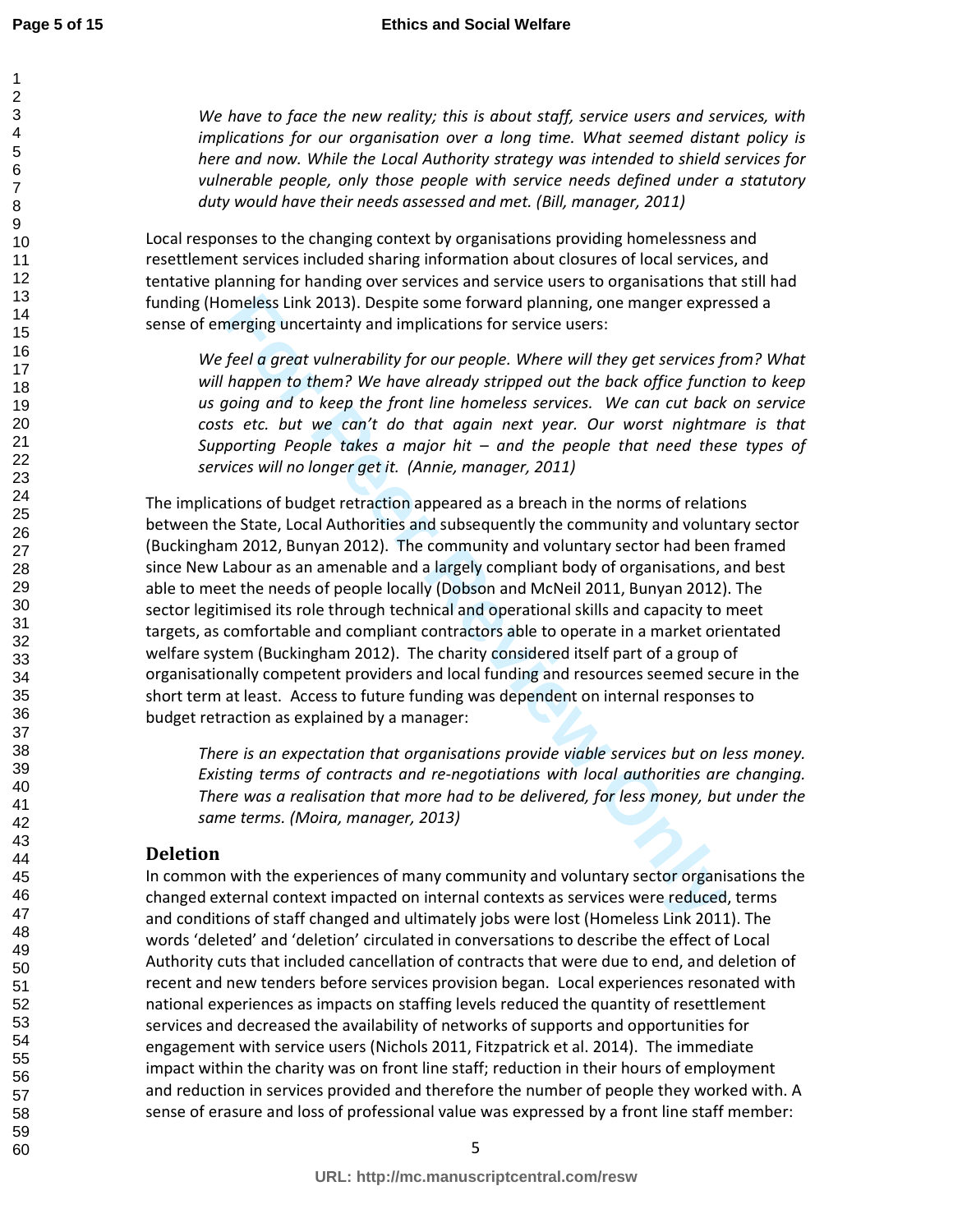*People are not interested in homelessness and resistance to these cuts is not a priority for people. Non-statutory provision leads to reduction of services to a bare minimum. This leads to a further erosion and retraction of professional services. We have been deleted. (Joseph, front line worker, March 2011)* 

As a mechanism to protect employment, managers positioned front line worker roles as generic rather than specialist. During 2011 and 2012, seven staff were redeployed to other areas of the charity in non-homelessness service roles, three staff had their hours of work reduced and one staff member moved to another organisation. As explained by a manager, attempts to maintain continuity of service in the context of reduced budgets involved difficult decisions and impacted personally and professionally on staff:

*We have to look at any opportunities we can develop in parallel with the potential of people losing their jobs. And there are a lot of people really scared out there. We will have to think more about central purchasing and trying to make savings that way. I know people depend on us for an income so we have to look for alternatives so that staff can be flexibly assigned to other areas of the organisation. We have to be pretty creative - moving people to fill posts on an ad hoc basis. Provision of services may be reduced to a basic or non-existent level if we can't finance it. (Carmel, manager, 2012)* 

**Dominital continuity of service in the context of reduced budgets involval continuity of service in the context of reduced budgets involval and professionally on staff:<br>** *have to look at any opportunities we can develop i* Expertise in floating support and resettlement services was in danger of being lost across the community and voluntary sector (Bird 2010, Dobson and McNeill 2011). Working with homeless people was historically aligned to the mission and values of the charity and its staff. Of particular concern was that vulnerable single people with multiple forms of exclusion would be unable to obtain secure tenancies and could lose out on unique 'floating services' that are not available elsewhere (Dwyer et al. 2012, Fitzpatrick et al. 2015). As front line workers were specifically vulnerable to reduced pay and job cuts, the charity was at risk of losing knowledge and skills of staff with expertise in supporting people at risk of, or with experience of, homelessness (Maguire 2012). Professional self-concept and value based was felt to be eroded (Fletcher 2012, Dobson 2015). Precarious staff tenure and constant policy change caused additional stress when working with marginalised groups (Scanlon and Adlam 2012). A loss of professional identity and anxiety about not meeting the needs of service users was noted by a front line worker:

*Cuts to services means a loss of very specific expertise and we won't get that back. The skill base will be diminished. Can this work be done by volunteers who don't have the capacity to work with homeless people on their journey? But when people are out on the streets they are extremely vulnerable and to work with them, that is a skilled job. (Irene, front line worker, 2012)* 

#### **Changing relations**

Austerity and welfare reform had implications for relations between the community and voluntary sector and the State. Despite the charity's ability to respond by internally financing some gaps in budgets, the pervasiveness of contract and transactional cultures framed discussions about ways of working. The external context required adjustments and change to the nature of provision of services as explained by a manager: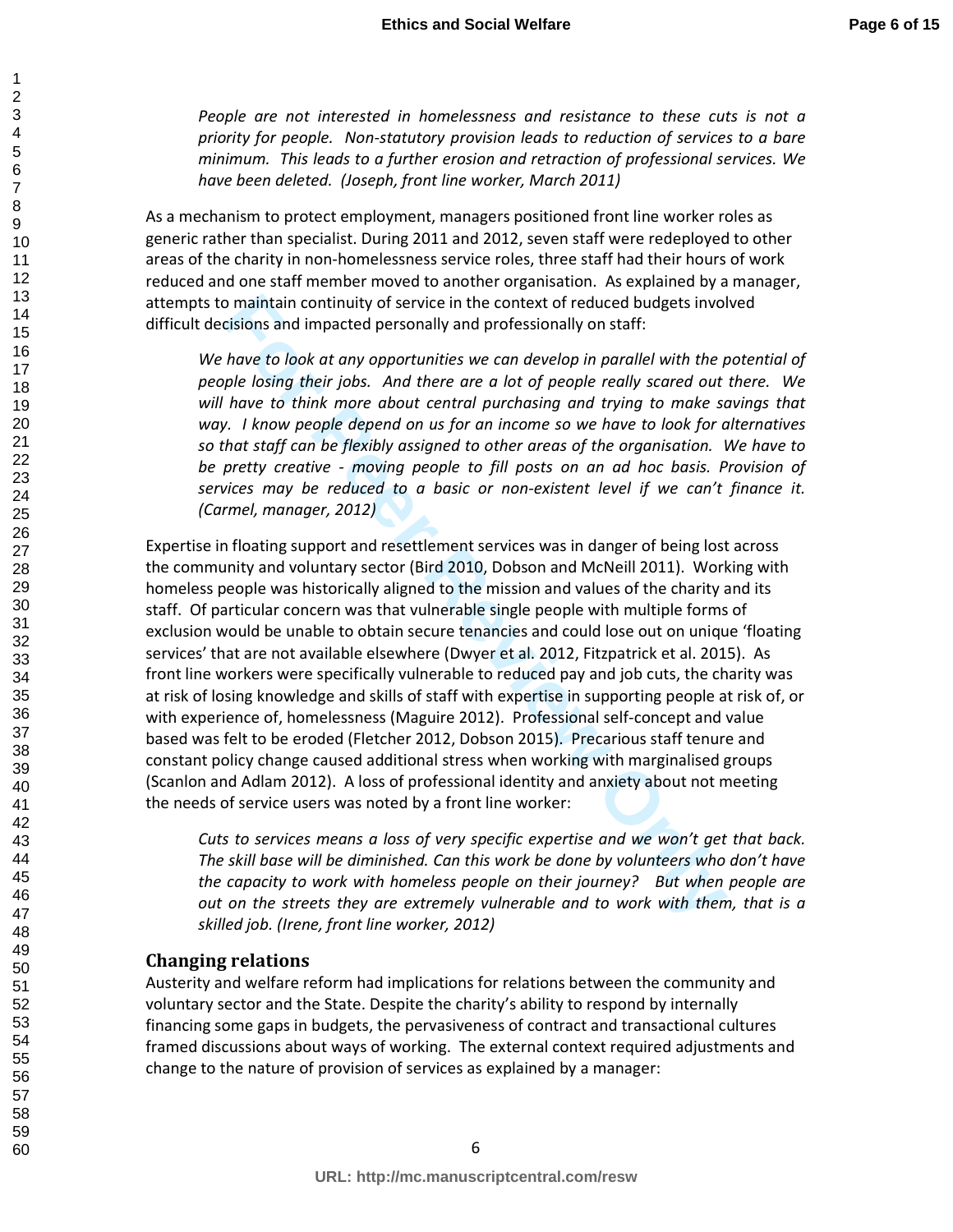*The world has changed. If we focus on partnership, we can deliver good services for people. We have to offer a specialist service to the big organisations providing housing to clients like ours. We do less work with the council and we are now contracted to housing associations. (Carmel, manager, 2013)* 

Changed relations with funders and other community and voluntary sector organisations offering homelessness and resettlement services, driven by new contracts, resulted in conflicted, embodied practice (Banks, 2011). Although staff maintained a value base to their work, beyond contractual motivation, new ways of working with elements of a transactional contract culture, destabilised staff self-concept of what it means to work in the community and voluntary sector (Dobson, 2011). An increased focus on delivery of target driven services created some doubt about the effectiveness of a business model of welfare as expressed by both managers and front line staff:

*Concomitant with a Big Society agenda is for the CVS to engage in a competitive and contractual relationship with each other. Increase in rents for community based premises and the levying of service charges to other CVS organisations is becoming more commonplace. Organisations that offer advice, now charge say £50 for that advice. If everyone has to charge for services to each other that is going to impact on smaller organisations. (Annie, manager, 2012)* 

*We seem to have moved into a contractual relationship with government and each other. Not a facilitative relationship. The CVS has engaged in the project contract culture. They get the work, they do the work, and they deliver the targets. But I am not sure they provide a critique of themselves. (Veronica, front line staff, 2014)* 

Ilture, destabilised staff self-concept of what it means to work in the corry sector (Dobson, 2011). An increased focus on delivery of target driented sene doubt about the effectiveness of a business model of welfa<br>cated s All staff took a position as advocates for vulnerable people in dealings with the statutory sector, and in wider advocacy networks (Fletcher, 2012; Renedo, 2014). The centrality of care, caring for and values, was noted as a recurring theme underpinning relational work in interviews. Findings illustrate how staff embodied values and strove to articulate the value base of their work during austere times. In 2012 staff reflected on the continued relevance of preventative work, despite prioritisation of crisis work implied by changes in statutory duty as explained by a staff member:

*Social problems can't be dealt with overnight, but it is our job to tackle them by working with people to set and reach their own goals, creating a sustainable life. Our work is preventative as well. We can work with people before issues become really problematic by providing caring and consistent support services after they have been in hostels, we help them move on and settle over time. Landlords have got used to us and trust us. We prevent homelessness by ensuring people can manage themselves. We break down any revolving door system. (Joseph, front line worker, 2012)* 

In 2013, staff reflected on the nature of caring services and linked their self-concept as providers of relational care staff in contrast with their role as implementers of a defined support package as explained by a front line worker:

*All the team are caring people with values of their own that guide them in how they work. It is client led, and about working alongside our service users. We are in the background, when they are taking small steps. Our work is more community*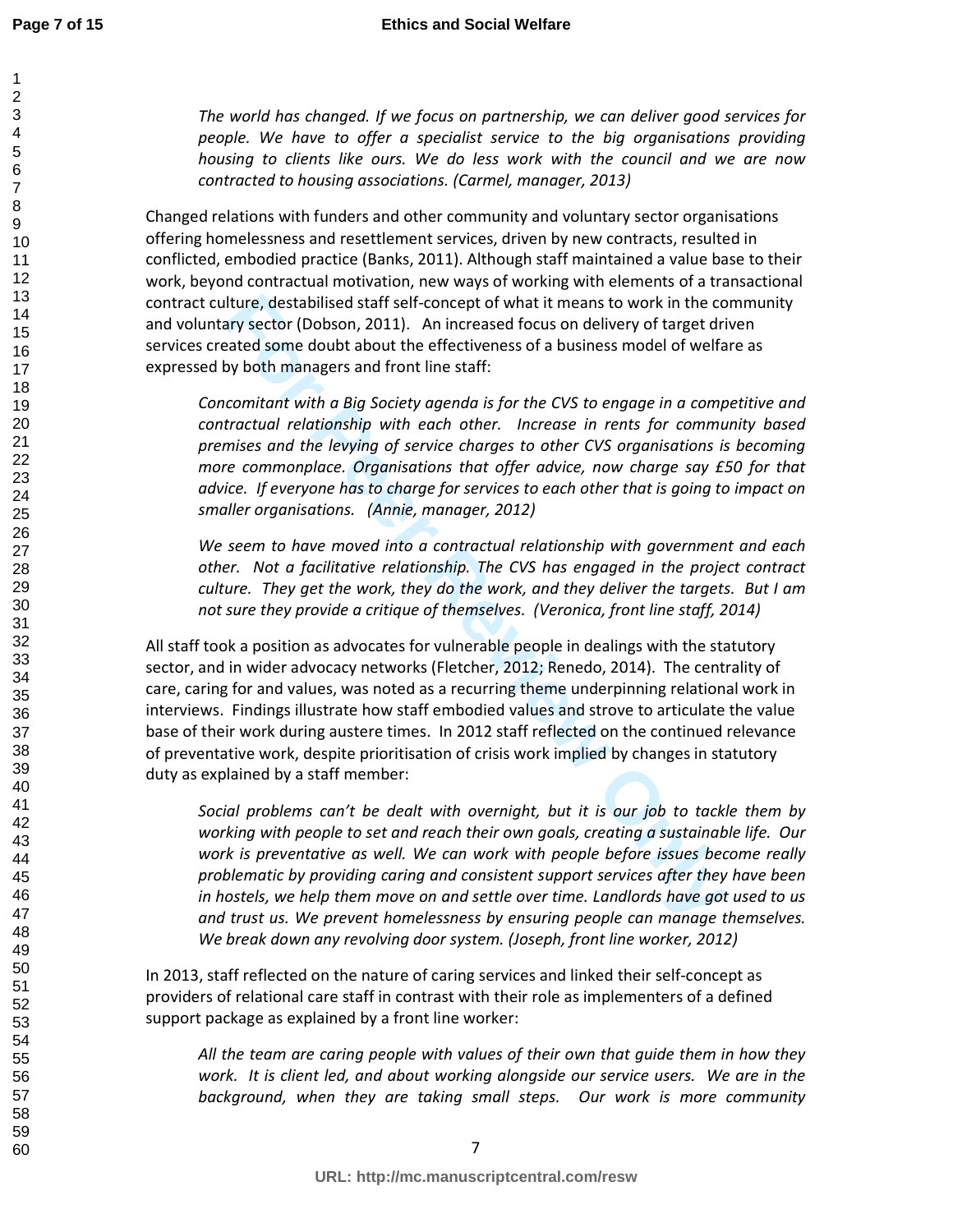*focussed. We work on empowerment and helping people make choices. The new approaches and procedures are about provision of care as a package, not care for, or caring. (Irene, front line worker, 2013)* 

In 2014 staff reflected on the consequences of their changing practice for service users and identified a link between loss of services and loss care, as explained by a front line worker:

*It is going to be very hard. The vulnerability of the people we work with who now have to engage without having an identified support worker to navigate the changes in their lives and the system. Someone who helps them plan for the future and how to go forward. They will feel the impact on themselves and how it affects their day to day life, rather than a 'loss of service'. They will describe it as a loss of 'people who care'. (Betty, front line worker, 2014)* 

**For** *IWES* and the system. Someone who helps finem pian for the privarial and pythe present in the system is the fig. They will describe it as a loss of 'p'. (Betty, front line worker, 2014)<br>
For forward. They will feel All staff emphasised the value base, that promoted human dignity, as underpinning the quality of their services and their relational work with vulnerable people. Front line workers expressed duty of care in terms of prioritisation of human interactions with people with complex needs (Renedo 2014, Abrahams et al. 2015). Managers focussed on the charity's organisational compliance and expressed duty of care in terms of ensuring continuity of service (Banks 2011). The community and voluntary sector needed to be seen as effective provider of services, despite a challenging funding and welfare reform context (Bunyan 2012). Austerity shifted the emphasis in welfare from examination of structural determinants of vulnerability to a deficit model of individuals (Stuckler and Basu 2013). These narratives express a sense of embodied austerity as all staff struggled with the challenges of the changing context of their work.

## **Conclusion: Embodied austerity**

The workers' stories trace responses to austerity and welfare reforms from the eve of crisis in 2011, through periods of loss and adjustment to 2014. The perspectives of staff revealed that the extent of welfare reforms and austerity not only impacted on the charity's services, but also on personal and professional values of homelessness services staff (Groundswell 2011, Scanlon and Adlam 2012, Renedo 2014). Embodied austerity is offered as an overarching theme for this commentary of early austerity from the perspectives of homelessness and resettlement services staff. Ethics of care as relational work is undervalued during austere times and staff are positioned in conflicting and contradictory spaces as they try to contend with the implications of a rapidly changing context for their work (Banks 2011).

## **Embodied austerity and ethics of care**

Austerity, Banks (2011, 2016) argues, has increased the tension between two dimensions of ethical practice in social care work. Ethical practice, defined as accountability, is privileged as part of new public management (Banks 2011). Ethics of care in practice, defined as embodied ethics work of emotional, identity and interactive work, formed the basis for relationships between staff and homeless people or those at risk of homelessness (Dobson 2011, Banks 2011). Ethical practice defined as ethics of care as relational work between service users and key workers in the caring services is under-resourced during times of recession (Banks 2011, 2016).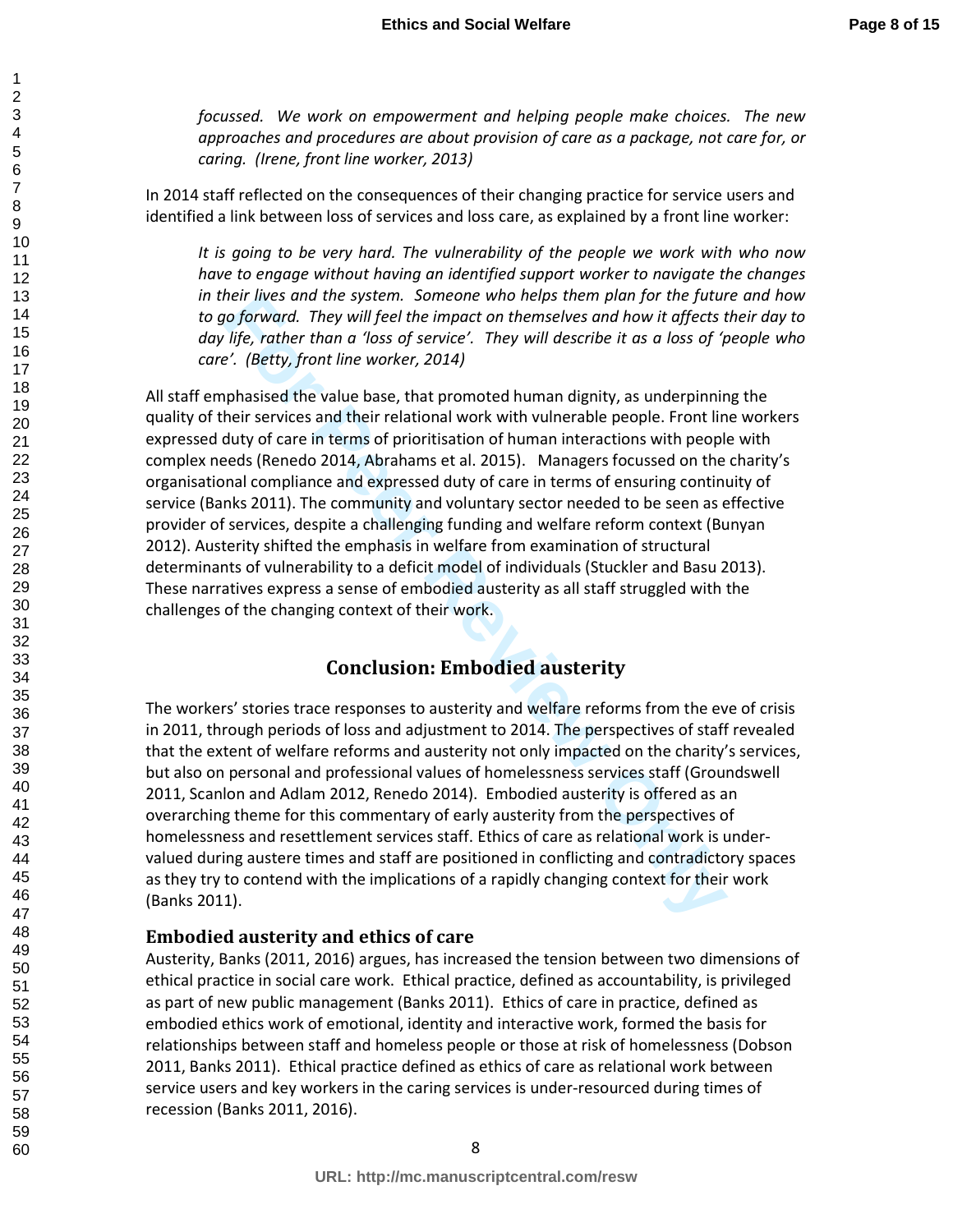1

The staff of the charity, in common with many homelessness professionals in the community and voluntary sector, regulated and amended their practice within an externally changed market driven and audit context for their work (Colley 2012, Renedo 2014). From 2010 to 2014, staff at all levels of the organisation worked through a changed ethos for provision of homelessness services (Banks 2011).

As funding became subject to of a narrowly defined statutory duty, providing continuity of resettlement and homelessness services as ethical relational care conflicted with target driven approaches to project funding. Resettlement services, as preventative and sustaining work with homeless people, appeared undervalued externally. This created tensions for all staff and they endeavoured to continue relational ways of working with vulnerable people, as reflected on by a staff member:

*We are working through some tough times; resisting, informing and creating the context in which we work. (Carmel, manger, 2014)* 

## **Contradictory spaces**

homeless people, appeared undervalued externally. This created tension<br>eye endeavoured to continue relational ways of working with vulnerable<br>of on by a staff member:<br>
ore working through some tough times; resisting, infor Contradictory spaces are created for front line workers in homelessness and resettlement services under neoliberal welfare systems (Stuckler and Basu 2013). Banks (1998) observes the direct ways a new managerialism culture changes social work practice and provision. The job roles of social workers are increasingly specialised and fragmented in relation to categories of social work. In addition, social and community based practice is increasingly monitored in relation to throughputs, outputs and resource management, and subject to performance measures, legislation and guidelines (Banks 1998, Fletcher 2011).

Renedo (2014) suggest that ethical practice needed for compliance and accountability inherent in new partnerships and commissioning relationships, conflicts with equally important ethical practice at relational level. Meeting diverse needs of service users on an individualised basis may be more difficult in austere times (Renedo 2014).

The changed funding and policy context for homelessness and resettlement services destabilised workers' self-concept as providers of relational care (Dobson, 2011). Staff were conscious of the contradictions in making changes to current models out of necessity in reduced circumstances, while at the same time to try to hold onto the organisations' values, as expressed by a staff member:

*What we are in danger of losing here is a sense of accompanying people and a sense of social justice. This is rooted in our history. We have the ability to respond, to*  follow a story rather than follow the funding. We need to keep faithful to people and *make sure we have enduring quality, although the model may change. There will be internal and external changes. But we must hold onto our values. (Carmel, manager, 2014)* 

## **A common story?**

In conclusion, the workers' stories presented in this paper resonate with, and may be illustrative of, a common story across caring services in England during austere times (Benozzo and Colley 2012). Austerity changed the nature of the homelessness and resettlement service provision within the charity, a common situation reported nationally (Homeless Link, 2011). The combination of cuts to Local Authority budgets and Supporting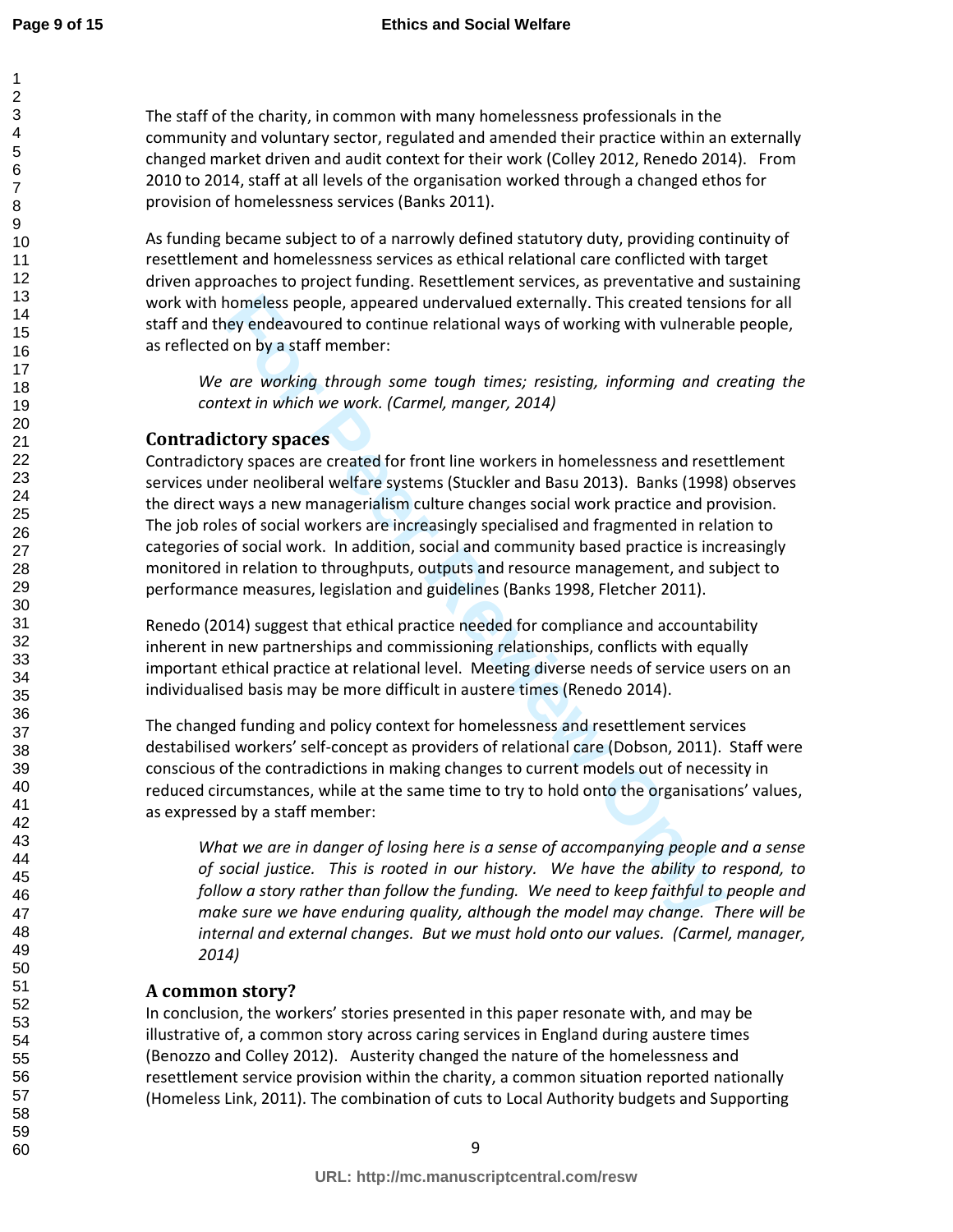People funds raised concerns about possible reductions in the availability, type and nature of community and voluntary organisations involved in the provision of services to homeless people and those at risk of homelessness (Bird 2010). The value of homelessness and resettlement services was undermined by the erosion of funding and statutory requirements for such work (Buckingham 2012). A sense of the ethical and relational caring roles between staff and homeless people or those at risk of homelessness was undervalued (Fletcher 2011, Limebury and Shea 2015). Criteria for commissioning has shifted towards compliance, auditing and generalist provision of housing placement, rather than specialised small scale resettlement or homelessness services based on personal outcomes (Buckingham 2012). External and internal relations were breached mirroring the increasingly conditional, compliant and transactional nature of welfare provision in times of budget retraction (Bird 2010, Buckingham 2012, Whiteford and Simpson 2015). Market driven approaches to welfare policy narrowly define ethics of care and practice. Inflexible guidelines for practice and criteria that defines success in output and throughput targets, and that are measured though auditing processes are increasing for caring services (Banks, 2011, Stuckler and Basu 2013). These conditions create mechanisms of social control in the spheres of social welfare, employment, health, education and in community relations (Banks 1998, Banks 2011, Bunyan, 2012, Stuckler and Basu 2013).

m 2012). External and internal relations were breached mirroring the<br>m 2012). External and internal relations were breached mirroring the<br>productional, compliant and transactional nature of welfare provision in<br>action (Bir The extent of the seismic changes to the social contract and potential impact of early austerity and welfare reform was not underestimated in 2010 (Gelder 2011). However, the rolling nature of reform and financial cuts created uncertainty and concern about the full impacts on local arrangements for homelessness services and provision to come in future years (Bird 2010, Gelder 2011). The speed and scale at which reform and funding cuts were implemented left many in the homelessness statutory and community and voluntary sector unprepared strategically and financially (Johnson and Vickery 2011, Buckingham 2012, Homeless Link 2013). The capacities of the community and voluntary sector to form new ways of working across new relationships continue to be tested in this rapidly changing and challenging context (Vickery 2012).

**Acknowledgements:** *An earlier form of this paper was presented at the Journal of Ethics and Social Welfare 10th Anniversary Conference, 'Ethics and Social Welfare in Hard Times', Friends Meeting House, London, UK 1-2nd September 2106. The author is grateful for comments received from participants.* 

# **References**

Abrahams, H., James, J., Powell, L., Williamson, E., Morgan, K., Cameron, A. and Henry, L. (2015) Voices of Experiences: service users as advisors in a research project on the needs of homeless women. *International Journal of Qualitative Research in Services*, vol. 2 (1). [online] Available at:

http://www.inderscienceonline.com/doi/pdf/10.1504/IJQRS.2015.06977 [Accessed: 8th September 2015].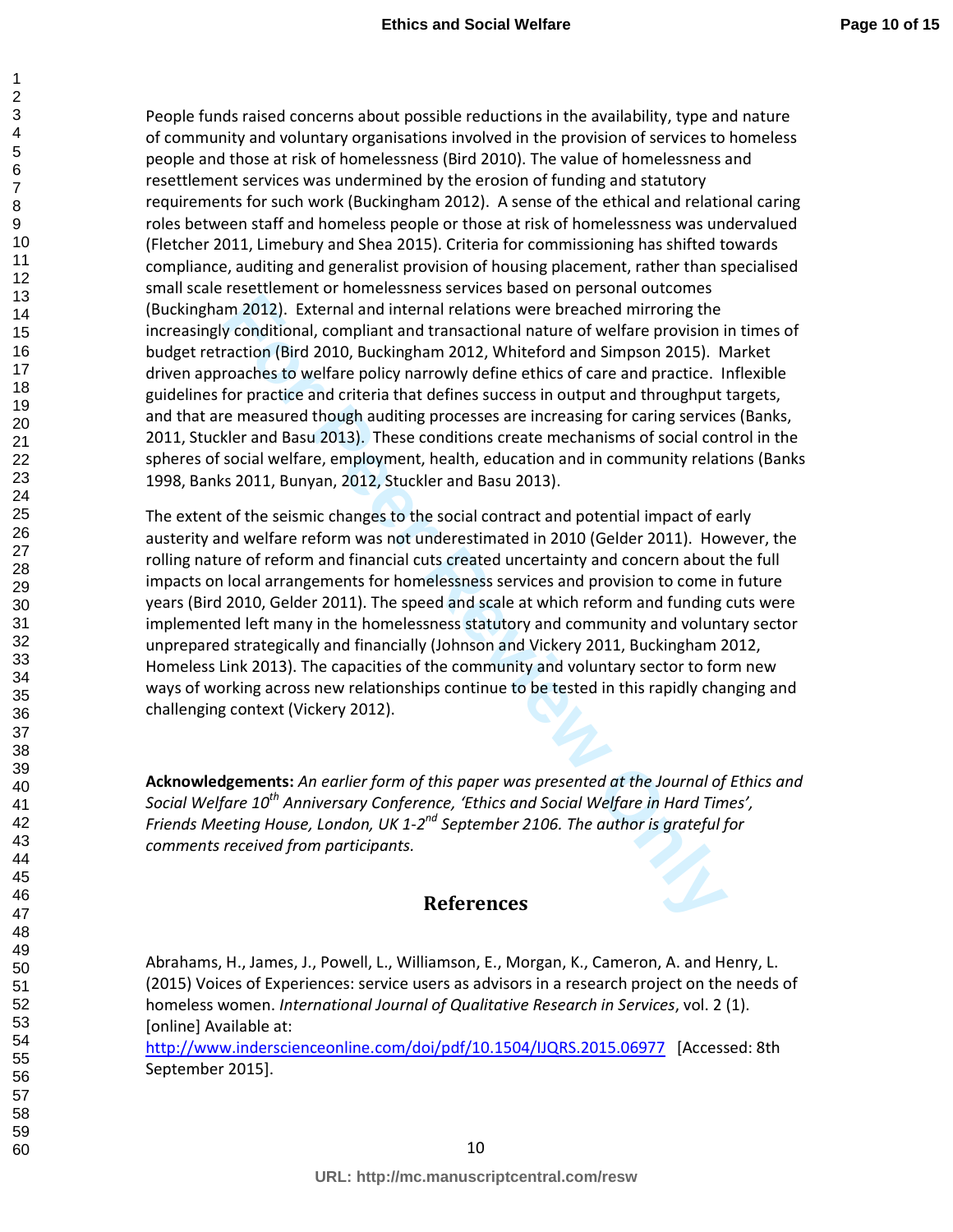Banks, S. (1998) Professional ethics in Social Work: What future? *British Journal of Social Work*, vol. 28, pp. 213-231.

Banks, S. (2011) Ethics in an age of austerity: Social Work and the evolving new public management. *Journal of Social Intervention: Theory and Practice*, vol. 20 (2), pp. 5-23.

Banks, S. (2016) Everyday ethics in professional life: Social Work as ethics work. *Ethics in Social Welfare,* vol. 10 (1), pp. 35-32.

Bates, G. and Freeman, J. (2014) *Reducing the impacts of welfare reform and recession: A guide based upon evidence in Merseyside and Cheshire*. Centre for Public Health: Liverpool John Moores University.

Benozzo, A. and Colley, H. (2012) Emotion and learning in the workplace: critical perspectives. *Journal of Workplace Learning,* vol. 24 (5), pp. 304-316.

Bird, E. (2010) The impact of government cuts across housing care and support on vulnerable people. *Housing, Care and Support*, vol. 13 (4), pp. 33-36.

Internation, *S. Local Readanty Computer in Mercelian, 1*<br> *For Per Review Computer in Merceyside and Cheshire.* Centre for Public Health: 1<br> *For Per Per Per Review Computer Computer Centre for Public Health: 1*<br> *For Pub* Bourdieu, P. and Accardo, A., Balazs, G., Beaud, S., Bonvin, F., Bourdieu, E., Bourgois, P., Broccolichi, S., Champagne, P., Christin, R., Faguer, J., Garcia, S., Lenoir, R., Euvrard, F., Pialoux, M., Pinto. L., Podaydes, D., Abdelmalek, S., Soulie, C., Waquant, J.D. L. (1999) *The Weight of the World: Social Suffering in Contemporary Society*. Polity Press. (Trans.) P. Fergusson, S. Emanuel, J. Johnson, and S.T. Waryn. 1999.

Bowpitt, G., Dwyer, P., Sundin, E. and Weinstein, M. (2011) Comparing Men's and Women's Experiences of Multiple Exclusion Homelessness. *Social Policy and Society*, vol. 10 (4), pp. 537-546.

Buckingham, H. (2012) Capturing Diversity: A Typology of Third Sector Organisations' Responses to Contracting Based on Empirical Evidence from Homeless Services. *Journal of Social Policy*, vol. 41, pp. 569-589.

Bunyan, P. (2012) Partnership, the Big Society and community organising: between romanticizing, problematizing and politicizing community. *Community Development Journal*, vol. 48 (1), pp. 119-123.

Clapham, D., Mackie, P., Orford, S., Thomas, I. and Buckley, K. (2014) The housing pathways of young people in the UK. *Environment and Planning,* vol. 46, pp. 2016-2031.

Colley, H. (2012) Not learning in the workplace: austerity and the shattering of illusion in public service work. *Journal of Workplace Learning*, vol. 24 (5), pp. 317-337.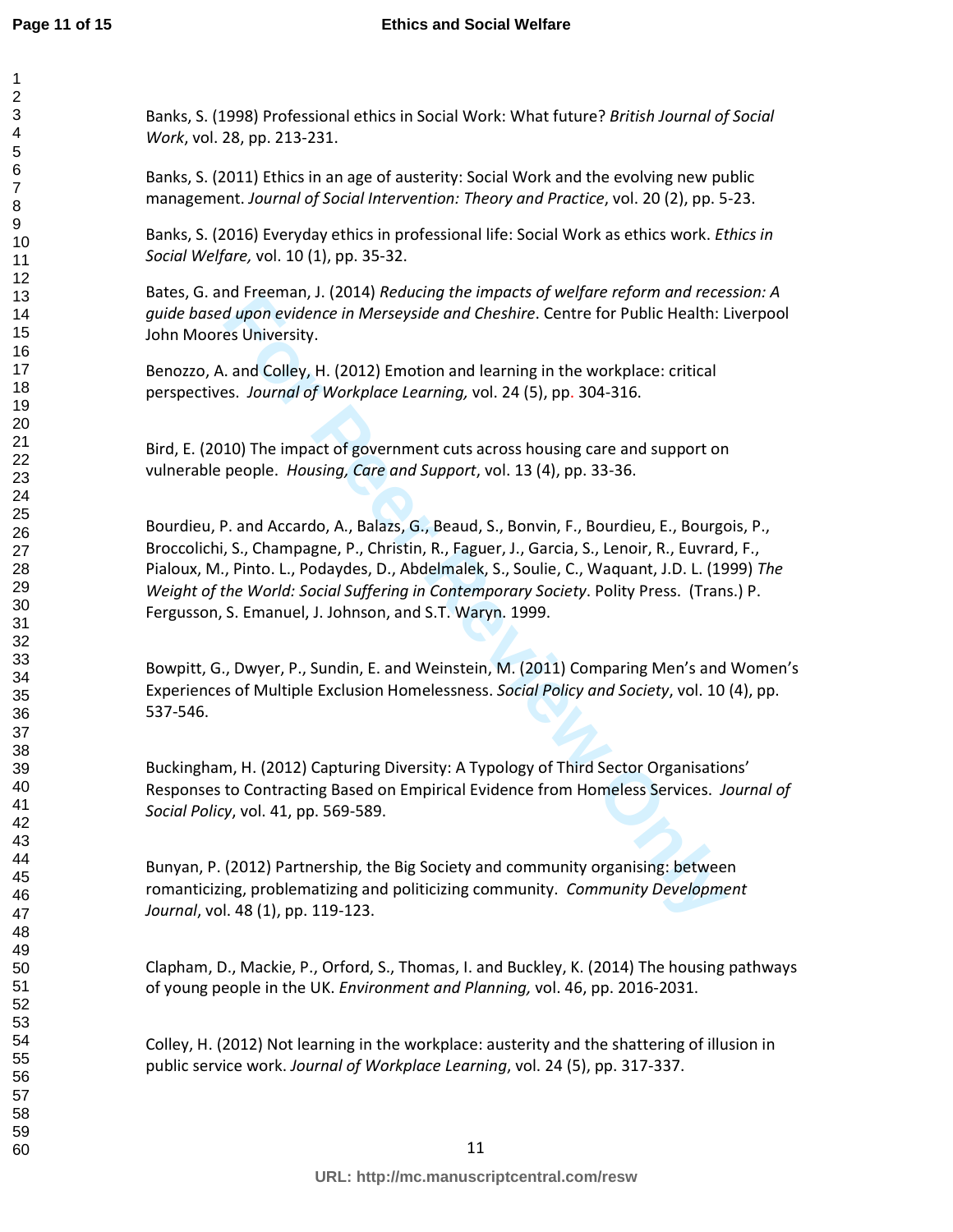Crisis (2012) *Housing Benefit Cuts.* London: Crisis.

Crisis (2015) *The Homeless Monitor in England.* London: Crisis.

XXXX (2012) From home to home: homelessness during austere times. *Housing, Care and Support,* vol. 15 (3), pp. 109-119.

Department for Work and Pensions (2010) *White Paper 'Universal Credit: welfare that works'* [online] Available at: https://www.gov.uk/government/publications/universal-creditwelfare-that-works [Accessed:  $5<sup>th</sup>$  January 2011].

Devine, J. (2003) *Faith in England's North West: The contribution made by faith communities to civil society in the region*. Warrington: North West Development Agency.

Dobson, R. (2011) Conditionality and Homeless Services; 'Practice Realties' in a Drop-in Centre. *Social Policy and Society* (Special Edition on Multiple Exclusion homelessness), vol. 10. (4), pp. 544-557.

Dobson, R. and McNeill, J. (2011) Homelessness and Housing Support Services: Rationales and Policies Under New Labour. *Social Policy and Society*, vol. 10 (4), pp. 581-589.

Dobson, R. (2015). Power, Agency, Relationality and Welfare Practice. *Journal of Social Policy*, 44, pp 687-705. [online] Available at: http://journals.cambridge.org/article\_S0047279415000318 [Accessed: 29<sup>th</sup> Decmber 2015].

the for Work and Pensions (2010) White Paper 'Universal Credit: welfare<br>ine] Available at: https://www.gov.uk/government/publications/univer<br>at-works [Accessed: 5<sup>th</sup> January 2011].<br>2003) *Faith in England's North West: Th* Dwyer, P., Bowpitt, G., Sundin, E. and Weinstein, M. (2012) The support priorities of multiply excluded homeless people and their compatibility with support agency agendas – new research into multiple exclusion homelessness. *Housing Care and Support*, vol. 14 (1), pp. 31-32.

Fitzpatrick, S., Jonsen, S. and White, M. (2011), 'Multiple exclusion homelessness in the UK: key patterns and intersections'. *Social Policy and Society*, vol. 10 (40, pp. 501-512.

Fitzpatrick, S., Pawson, H., Bramley, G. and Wilcox, S. (2014) *The Homelessness Monitor in England 2012*. London: Crisis.

Fitzpatrick, S., Pawson, H., Bramley, G., Wilcox, S. and Watts, B. (2015) *The Homelessness Monitor in England 2015.* London: Crisis.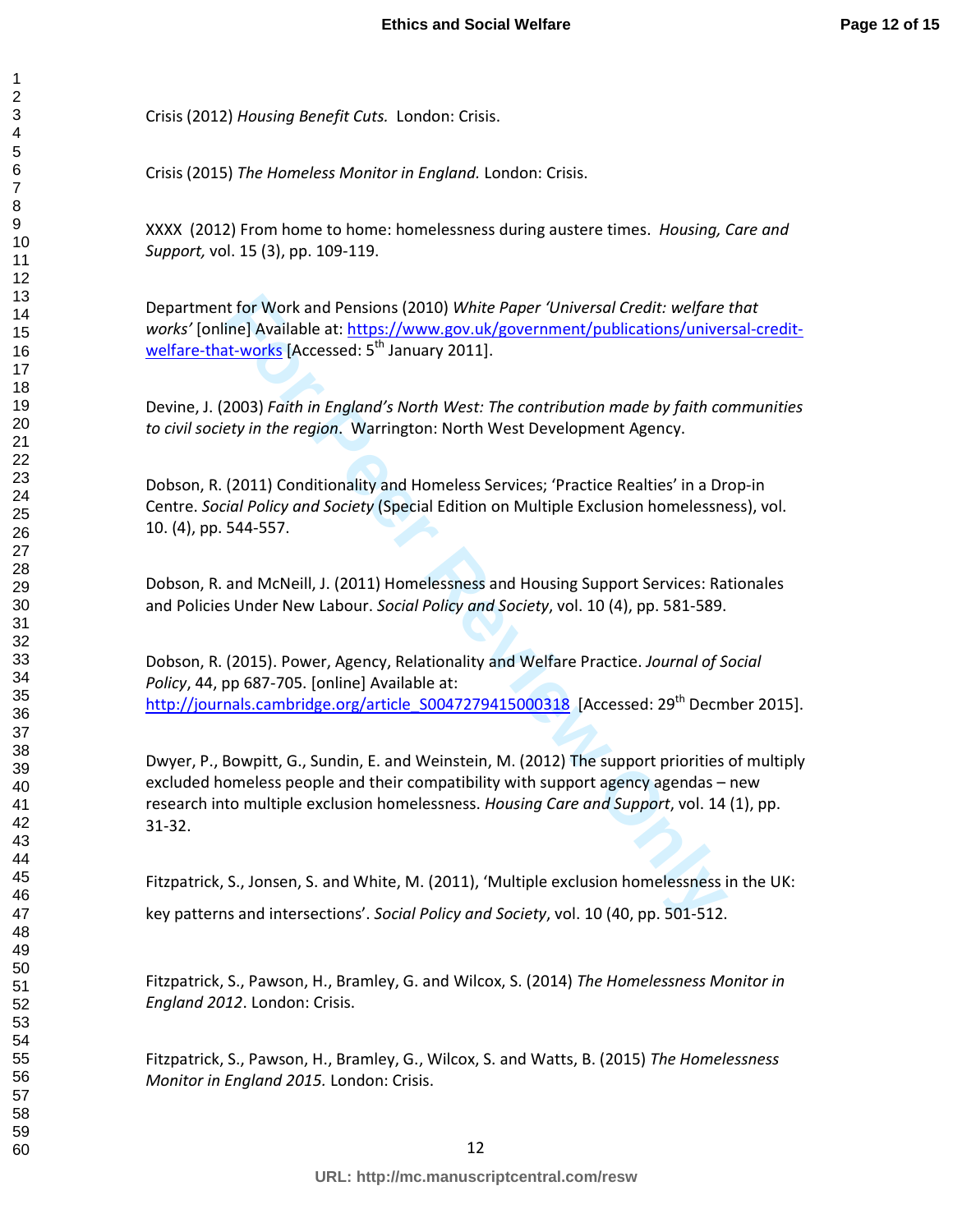Fletcher, D. R. (2011) Welfare Reform, Jobcentre Plus and the Street-Level Bureaucracy: Towards Inconsistent and Discriminatory Welfare for Severely Disadvantaged Groups? *Social Policy and Society,* vol. 10 (4), pp. 445-458.

Gelder, A. (2011) *Blueprint for action: a guide for clergy to support people in housing difficulties resulting from housing benefit caps*. London: Housing Justice.

Groundswell (2011). '*The Homeless People's Commission'* [online] Available at:

www.groundswell.org.uk/hpcfullreport.pdf [Accessed: 30<sup>th</sup> September 2011].

Ent (2011). The Homeless People's Commission (Johnne) Avaliable at:<br>
Idswell.org.uk/hpcfullreport.pdf [Accessed: 30<sup>th</sup> September 2011].<br> **For Peer Review The Review Only (Accessed: 30<sup>th</sup> September 2010 g<br>
1. the view fro** Hastings, A., Bramley, G., Bailey, N. and Watkins, D. (2012) 'The December 2010 grant settlement: the view from the local authorities' in *Serving Deprived Communities in a Recession*. Alan Hastings, Glen Bramley, Nick Bailey and David Watkins (2012) York: Joseph Rowntree Foundation.

Homeless Link (2011) *SNAP 2011: Survey of Needs and Provision, Services for Homeless Single People and Couples in England* [online] Available at: www.homeless.org.uk/snap-2011 [Accessed:  $4<sup>th</sup>$  August 2011].

Homeless Link (2013) *How prepared are local authorities for welfare reform?* London: Homeless Link.

Homeless Link (2014) *Young and Homeless.* London: Homeless Link.

Homeless Link (2015) *Statutory Homelessness data April-June 2015* [online] Available at: www.homeless.org.uk/facts/homelessness-in-numbers/statutory-homelessness [Accessed: 12<sup>th</sup> November 2015l.

House of Commons (2012) *The Supporting People programme* (Research Paper 12/40) [online] Available at: http://researchbriefings.files.parliament.uk/documents/RP12- 40/RP12-40.pdf [Accessed: 11<sup>th</sup> November 2015].

Johnson, R. and Vickery, L. (2011) Two elephants in one room. *Housing, Care and Support*, vol. 14 (1) pp.3-9. [online] Available at: http://dx.doi.org/10.1108/hcs.2011.54614aaa.002 [Accessed 6th January 2012].

Lemos, G. and Bacon, F. (2006) More than flats and job training: Supporting homeless and vulnerable people to achieve social and emotional aspirations. *Housing, Care and Support*, vol. 9 (1), pp. 29-36.